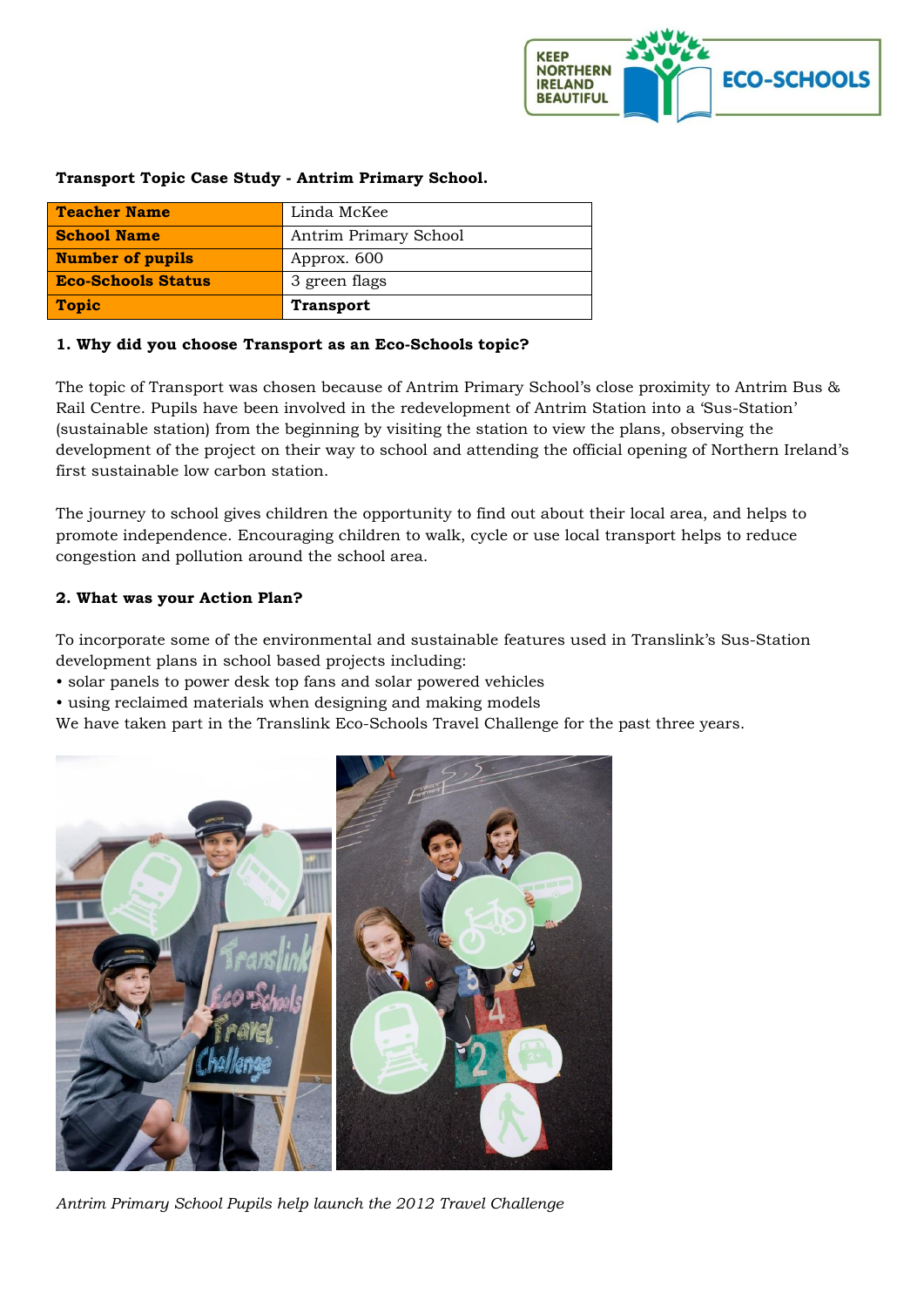#### **3. How do you integrate Transport into the curriculum?**



We used resources from the Translink Eco-Schools Travel Challenge including the letter to parents to raise awareness of the project and involve families in using more sustainable eco-friendly transport modes during the challenge period. Each pupil in the class recorded their travel habits to and from school over a period of four weeks. The results were displayed on a graph using Excel. This gave the pupils the opportunity to implement ICT and data handling for real life experiences. Pupils also went to Antrim Station to read and interpret timetables and apply the knowledge learnt to problem solving activities.

**Figure 1 Change in journeys made to school during Travel Challenge**

### **4. How did you encourage pupil participation? How did they have ownership of the project?**

Pupils had to collect and record data on how they travelled to and from school each day and displayed the information on the Eco Schools' notice board. The pupils interpreted the data at the end of the project and compared their findings to travel habits before the challenge. The pupils wrote and performed a rap song in school assembly to encourage other pupils to use eco-friendly transport modes.



*Pupils also performed their rap at the Translink Travel Challenge Award ceremony 2013*

#### **5. How did pupils/whole school benefit from this project?**

The project helped to raise awareness about the congestion problems at our school. Not only did pupils learn about sustainable methods of transport, they also got the opportunity to record and evaluate their journey to and from school. The *c*hallenge has resulted in some of our children choosing a way of travelling to school which is healthier for themselves and the environment around them.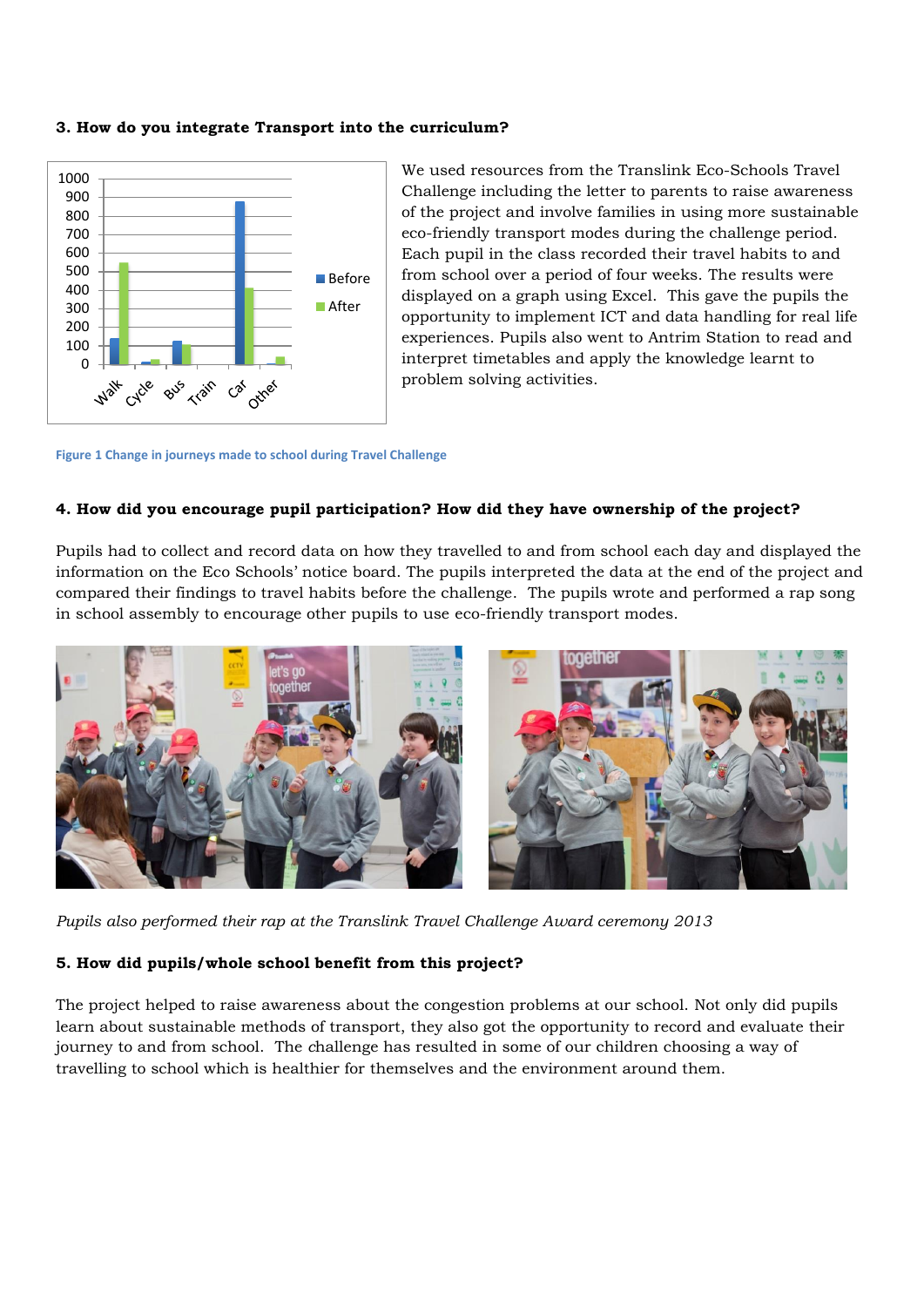## **6. Did you receive any support or resources from parents, staff or outside agencies? Did you have to source any funding?**



For the Translink Travel Challenge to be successful we needed the support of the parents to change travel habits to and from school. Pupils were also encouraged to talk about the project at home and for the family to consider using public transport for trips. Where possible, parents would arrange to car share the school run with friends or neighbours. We also made good use of the teaching resources developed by Translink and Eco-Schools available on the Translink website – [www.translink.co.uk/ecoschools](http://www.translink.co.uk/ecoschools) The Translink Travel Challenge is a free competition and required no funding.

*Pupils receiving their certificate for the Translink Travel Challenge in 2013.* 

### **7. Did you encounter any problems and, if so, how did you overcome them?**

We had to be aware of the safety of pupils walking to and from school. Pupils had to walk to school with a friend who lived nearby. Pupils taking public transport are escorted to the buses each afternoon. P6 pupils are given cycling proficiency training so they are mindful of road safety when cycling to school.

## **8. Is there any advice you could offer to schools undertaking the Transport topic? Do you have any useful suggestions for other teachers embarking on the topic?**

Give pupils ownership of the project so that they are responsible for collecting and recording data.

To consider how curriculum learning intentions may be achieved through the topic of Transport e.g.

| <b>EYFS</b>             |                                                                                                                                                                                                                                                                                                                                                                                                                                                                           |
|-------------------------|---------------------------------------------------------------------------------------------------------------------------------------------------------------------------------------------------------------------------------------------------------------------------------------------------------------------------------------------------------------------------------------------------------------------------------------------------------------------------|
| Geography               | Follow and to give simple directions to places in the immediate environment<br>$\bullet$<br>(P)<br>Recognise some of the jobs carried out by people in the local community<br>(M&E, I)                                                                                                                                                                                                                                                                                    |
| History                 | Investigate how journeys to school have changed over time (M&E)<br>٠                                                                                                                                                                                                                                                                                                                                                                                                      |
| KS1                     |                                                                                                                                                                                                                                                                                                                                                                                                                                                                           |
| Geography               | Recognise that there are different means of transport for the movement of<br>۰<br>people and goods (M&E, P, I)<br>Recognise that there are goods and services which are important to our<br>٠<br>community (I, M&E)<br><b>Understand Map Work</b><br>$\bullet$<br>Understand the use of directions in simple journeys including NSW&E (P)<br>$\bullet$<br>Represent simple journeys on a map e.g. to and from destinations local and<br>$\bullet$<br>further afield $(P)$ |
| History                 | Investigate the impact of an invention on peoples' lives e.g. the wheel/ the<br>$\bullet$<br>bicycle/the motor car/tractor/public bus system. (M&E, COT)<br>Examine the importance of historical sites/buildings and events in the<br>٠<br>locality to our lives today (P)<br>Identify changes that have occurred over time (COT)<br>۰                                                                                                                                    |
| Science &<br>Technology | Recognise that people use materials in different ways and that the properties<br>۰<br>of a material help to decide how we use it (I)<br>Recognise that familiar objects/structures can be made using more than one<br>$\bullet$<br>material (I, P, COT)                                                                                                                                                                                                                   |